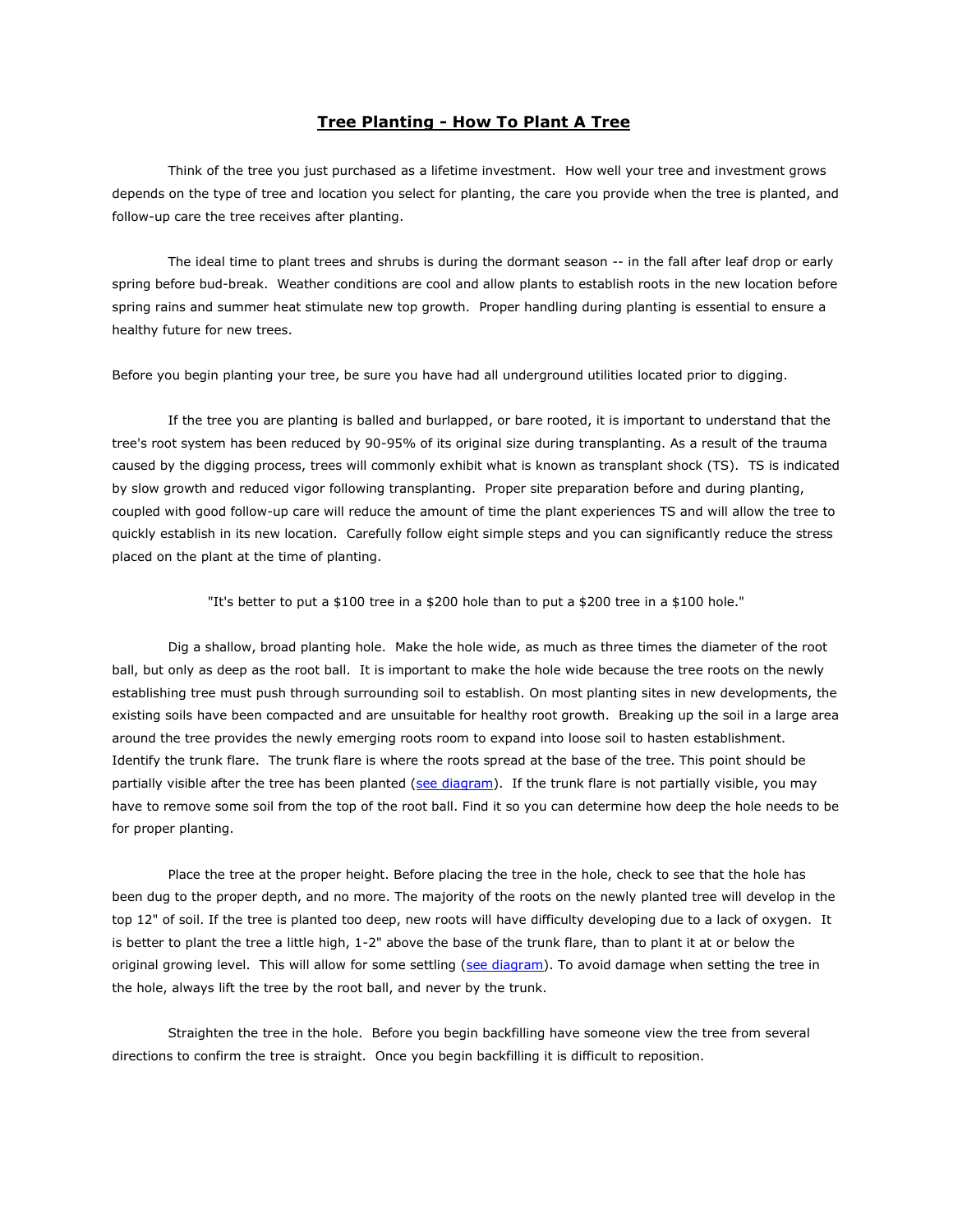Fill the hole, gently but firmly. Fill the hole about 1/3 full and gently but firmly pack the soil around the base of the root ball. Then, if the tree is balled and burlapped, cut and remove the string, wire and burlap from around the trunk and top 2/3 of the root ball [\(see diagram\)](http://durhamnc.gov/ich/op/gs/PublishingImages/Planting.jpg). Be careful not to damage the trunk or roots in the process. Fill the remainder of the hole, taking care to firmly pack soil to eliminate air pockets that may cause roots to dry out. To avoid this problem, add the soil a few inches at a time and settle with water. Continue this process until the hole is filled and the tree is firmly planted. Applying fertilizer at the time of planting is not recommended. Stake the tree, if necessary. If the tree is grown and dug properly at the nursery, staking for support is not necessary in most home landscape situations. Studies have shown that trees will establish more quickly and develop stronger trunk and root systems if they are not staked at the time of planting. However, protective staking may be required on sites where lawn mower damage, vandalism or windy conditions are concerns. If staking is necessary for support, two stakes used in conjunction with a wide flexible tie material will hold the tree upright, provide flexibility, and minimize injury to the trunk [\(see diagram\)](http://durhamnc.gov/ich/op/gs/PublishingImages/Planting.jpg). Remove support staking and ties after the first year of growth. Leave protective staking in place as long as necessary.

Mulch the base of the tree. Mulch is simply organic matter applied to the area at the base of the tree. It acts as a blanket to hold moisture, protect against harsh soil temperatures, both hot and cold, and reduces competition from grass and weeds. Some good choices are leaf litter, pine straw, shredded bark, peat moss, or wood chips. A two to four inch layer is ideal. More than four inches may cause a problem with gas exchange. When placing mulch, care should be taken so that the actual trunk of the tree is not covered. This may cause decay of the living bark at the base of the tree. A mulch-free area, one to two inches wide at the base of the tree, is sufficient to avoid moist bark conditions and prevent decay.

Follow-up care- Keep the soil moist but not soaked; overwatering will cause leaves to turn yellow or fall off. Water trees at least once a week, barring rain, and more frequently during hot weather giving at least 15 gallons per watering. When the soil is dry below the surface of the mulch, it is time to water. Continue until midfall, tapering off for lower temperatures that require less frequent watering. Other follow-up care may include minor pruning of branches damaged during the planting process. Prune sparingly immediately after planting, and wait to begin necessary corrective pruning until after a full season of growth in the new location.

After you've completed these eight simple steps, further routine care and favorable weather conditions will ensure that your new tree will grow and thrive. A valuable asset to any landscape, trees provide a long-lasting source of beauty and enjoyment for people of all ages.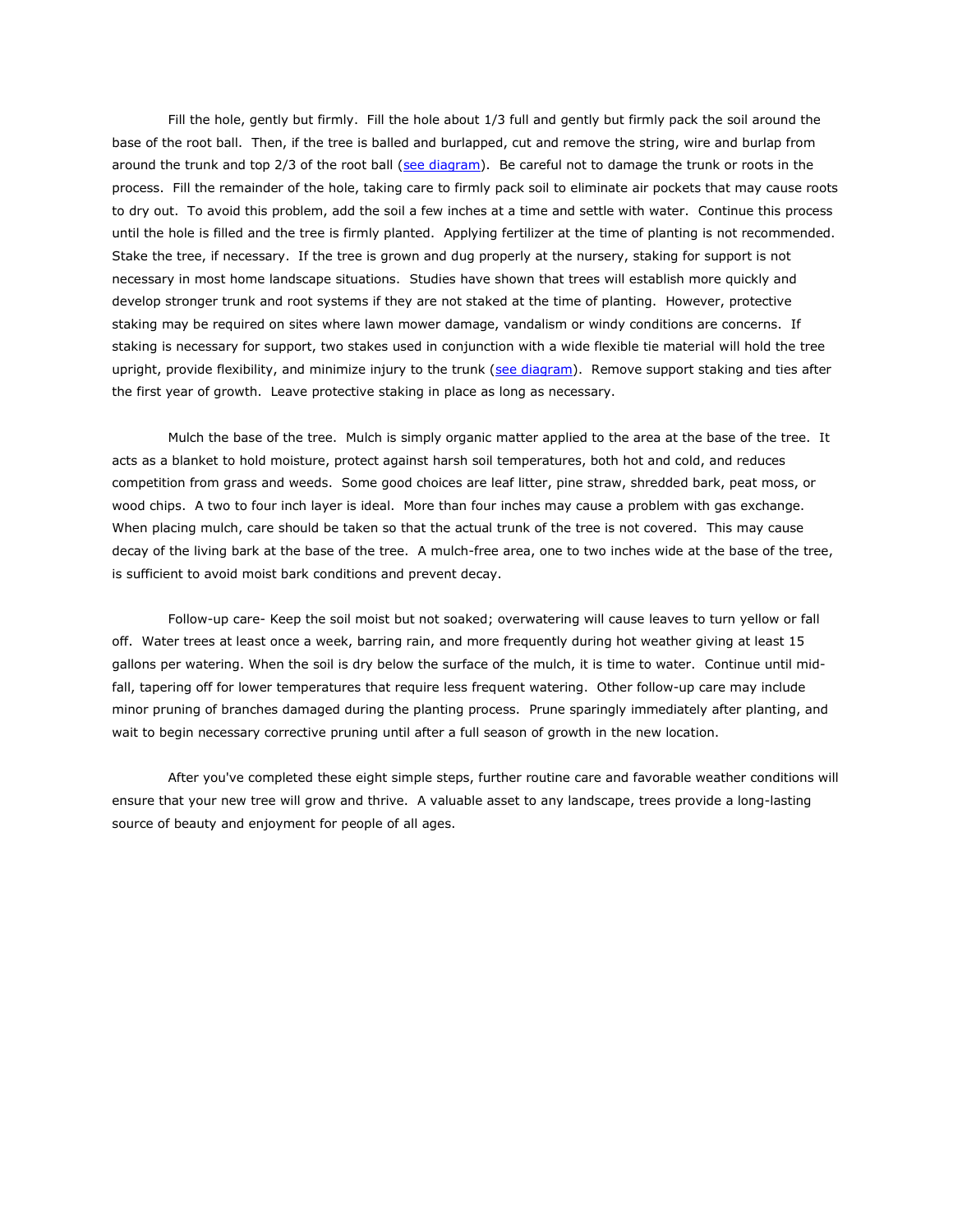# **Tree Planting - Donation Policies**

Durham's Tree Planting Donation Program gives each water user an opportunity to contribute funds for tree planting on public property through the City's monthly billing process. The money collected through this Program will be added to existing funds, allowing the City to plant more trees throughout the community.

The Tree Planting program is a convenient way to donate money to a worthy cause-making the City of Durham a more attractive place to line in and conduct business. Small amounts donated by individuals can add up to large amounts annually.

The form below offers you the opportunity to sign up for the "Tree Planting Donation Program". Complete this form and mail it to:

# **City of Durham Revenue Billing and Collection Division 101 City Hall Plaza Durham, NC 27701**

For more information about donating to this program, you may call the Revenue Billing and Collections Division at 560-4411. For more information regarding tree planting and other questions concerning trees, please contact the Urban Forestry Division at 560-4355.

"Help Us Build Upon the Positive Image of Durham, NC" Participate in the Tree Planting Program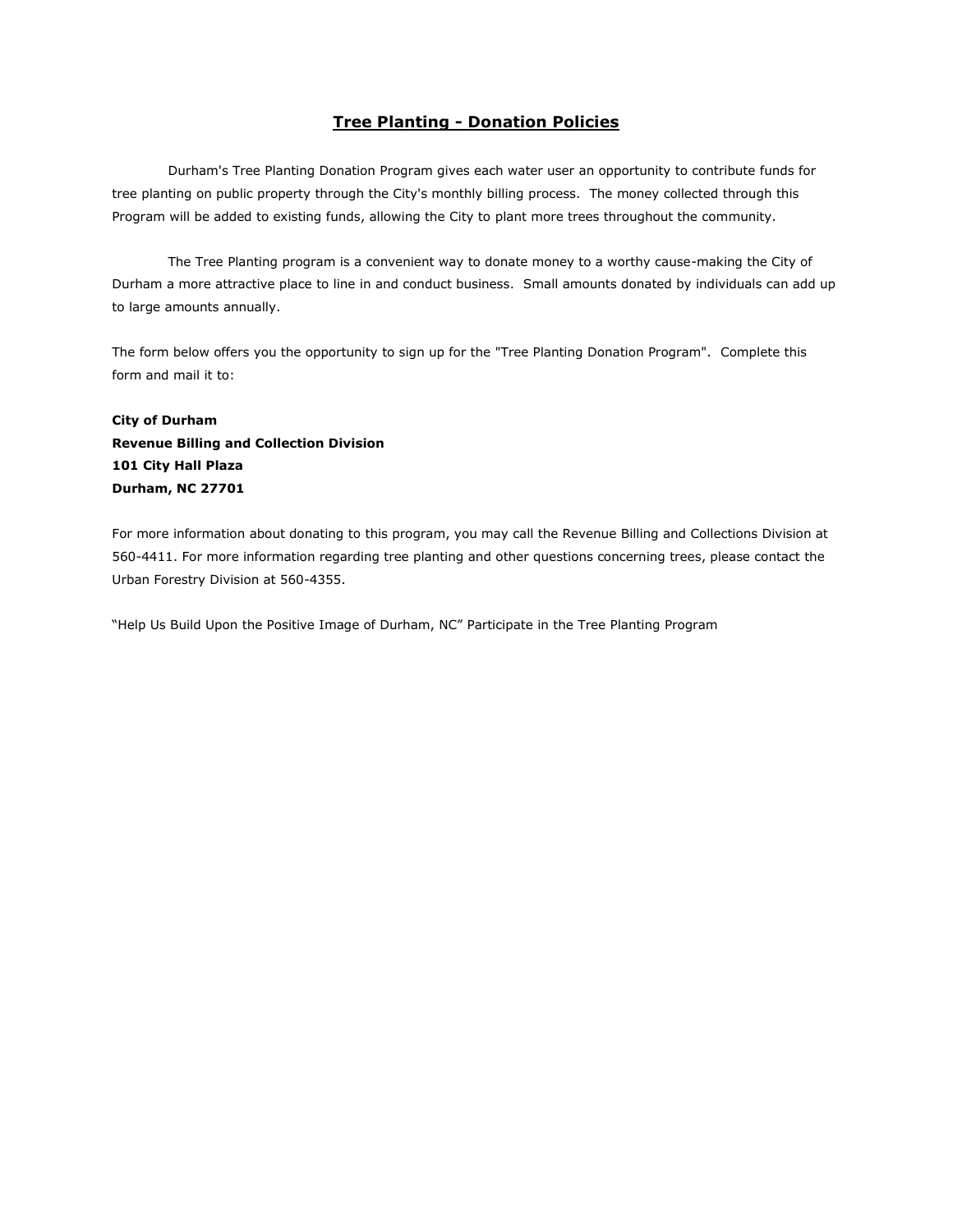# **Tree Planting - Recommended Tree Species**

All trees are listed by Common Name, with the Scientific Name following.

# **By Size**

# **Small Maturing**

- Crepe myrtle 'Byers Standard Red' Lagerstroemia indica 'Byers Standard Red'  $\bullet$
- Crepe myrtle 'Byers Wonderful White' Lagerstroemia indica 'Byers Wonderful White'  $\bullet$
- $\bullet$ Crepe myrtle 'Hardy Lavender' Lagerstroemia indica 'Hardy Lavender'
- Crepe myrtle 'Tuscarora' Lagerstroemia indica 'Tuscarora'
- Crepe myrtle 'Tuskegee' Lagerstroemia indica 'Tuskegee'
- Crepe myrtle 'William Toovey' Lagerstroemia indica 'William Toovey'  $\bullet$
- Southern magnolia 'Little Gem' Magnolia grandiflora 'Little Gem'  $\bullet$

# **Medium Maturing**

- Trident maple Acer buergeranum  $\bullet$
- Hedge maple Acer campestre  $\bullet$
- Paperbark maple Acer griseum
- Hornbeam Carpinus caroliniana
- Redbud 'Oklahoma' Cercis reniformis 'Oklahoma'
- Redbud 'Texas White' Cercis reniformis 'Texas White'  $\bullet$
- Redbud 'Forest Pansy' Cercis canadensis 'Forest Pansy'
- Redbud 'Rubye Atkinson' Cercis canadensis 'Rubye Atkinson'
- Chinese fringetree Chionanthus retusus  $\bullet$
- Kousa dogwood Cornus kousa
- Carolina silverbell Halesia carolina  $\bullet$
- Nellie Stevens holly Ilex 'Nellie R. Stevens'
- Yaupon Ilex vomitoria
- Holly Tree 'East Palatka' Ilex X attenuata 'East Palatka'
- Holly Tree 'Foster's #2' Ilex X attenuata 'Foster's #2' Holly Tree 'Savannah' Ilex X attenuata 'Savannah' ٠
- Goldenraintree Koelreutaria paniculata
- Crepe myrtle 'Muskogee' Lagerstroemia indica 'Muskogee'  $\bullet$
- Crepe myrtle 'Natchez' Lagerstroemia indica 'Natchez'
- Carolina cherrylaurel Prunus caroliniana  $\bullet$
- Honeylocust 'Shademaster' Gleditsia triacanthos 'Shademaster'
- Honeylocust 'Skyline' Gleditsia triacanthos 'Skyline'  $\bullet$
- Eastern redcedar Juniperus virginiana
- S. magnolia 'Bracken's Brown Beauty' Magnolia grandiflora 'Bracken's Brown Beauty'  $\bullet$
- Chinese pistache Pistacia chinensis  $\bullet$

### **Large Maturing**

- Red maple 'October Glory' Acer rubrum 'October Glory'  $\bullet$
- Red maple 'Red Sunset' Acer rubrum 'Red Sunset'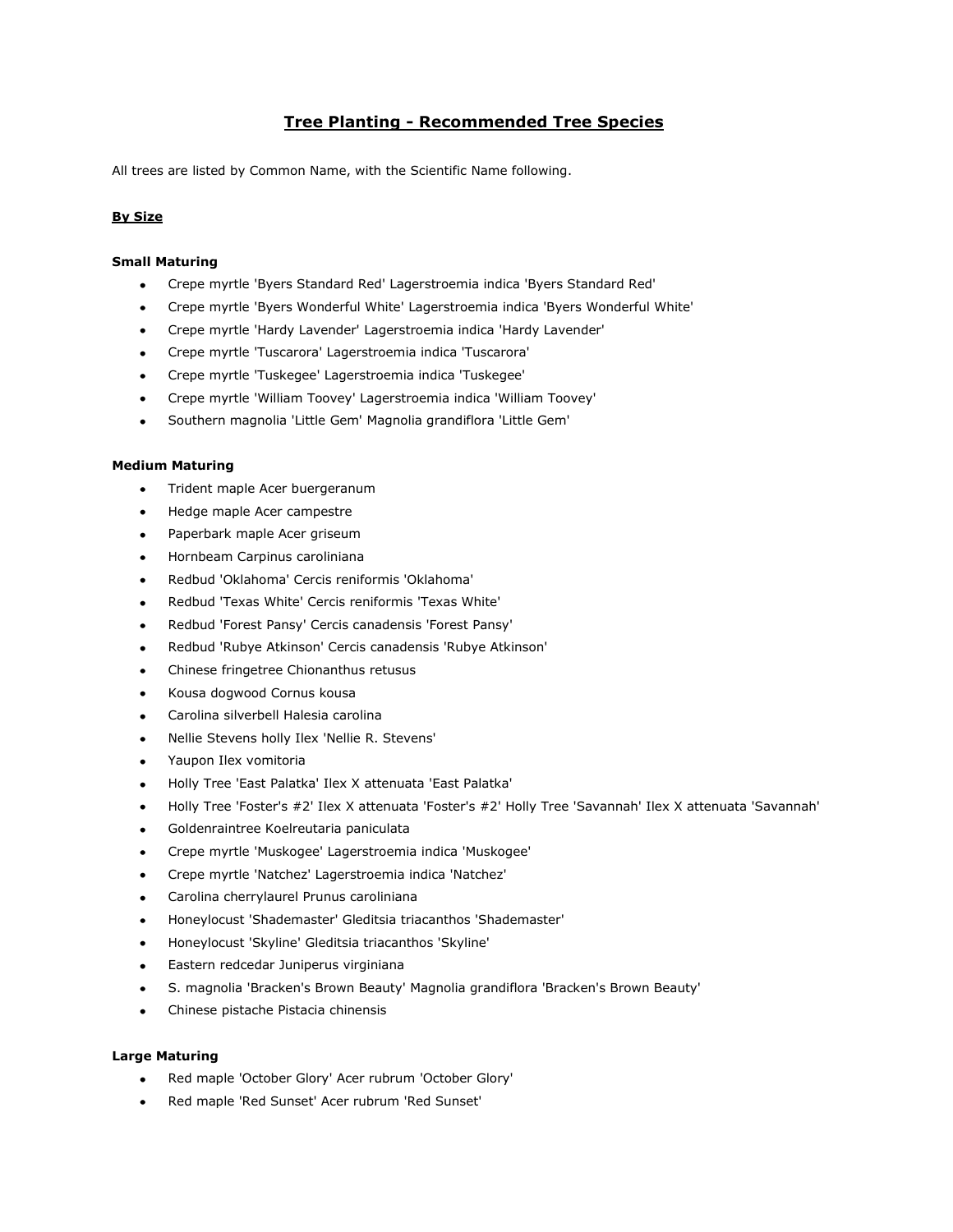- Japanese cedar Cryptomeria japonica  $\bullet$
- $\blacksquare$ Northern red oak Quercus rubra
- Shumard oak Quercus shumardii  $\bullet$
- Baldcypress Taxodium distichum
- Chinese lacebark elm Ulmus parvifolia  $\bullet$
- Ginkgo Ginkgo biloba
- Sweetgum 'Rotundiloba' Liquidambar styraciflua 'Rotundiloba'
- Dawn redwood Metasequois glyptostroboides
- Blackgum Nyssa sylvatica
- Willow oak Quercus phellos

# **Recommended Trees for Screening**

- $\bullet$ Southern magnolia 'Little Gem' Magnolia grandiflora 'Little Gem'
- Nellie Stevens holly Ilex 'Nellie R. Stevens'  $\bullet$
- Yaupon Ilex vomitoria  $\bullet$
- Holly Tree 'East Palatka' Ilex X attenuata 'East Palatka'
- Holly Tree 'Foster's #2' Ilex X attenuata 'Foster's #2'  $\bullet$
- Holly Tree 'Savannah' Ilex X attenuata 'Savannah'  $\bullet$
- Carolina cherrylaurel Prunus caroliniana  $\bullet$
- Eastern redcedar Juniperus virginiana  $\bullet$
- S. magnolia 'Bracken's Brown Beauty' Magnolia grandiflora 'Bracken's Brown Beauty'
- $\bullet$ Japanese cedar Cryptomeria japonica

# **Recommended Trees, listed by Fall Color**

### **Red**

- Crepe myrtle 'Hardy Lavender' Lagerstroemia indica 'Hardy Lavender'  $\blacksquare$
- Paperbark maple Acer griseum  $\bullet$
- Redbud 'Forest Pansy' Cercis canadensis 'Forest Pansy'
- Crepe myrtle 'Muskogee' Lagerstroemia indica 'Muskogee'  $\bullet$
- Northern red oak Quercus rubra
- Shumard oak Quercus shumardii  $\bullet$
- Sweetgum 'Rotundiloba' Liquidambar styraciflua 'Rotundiloba'
- $\bullet$ Blackgum Nyssa sylvatica
- Kousa dogwood Cornus kousa  $\bullet$

### **Yellow**

- Hedge maple Acer campestre  $\bullet$
- Carolina silverbell Halesia carolina
- Goldenraintree Koelreutaria paniculata  $\bullet$
- Honeylocust 'Shademaster' Gleditsia triacanthos 'Shademaster'
- Honeylocust 'Skyline' Gleditsia triacanthos 'Skyline'
- Chinese lacebark elm Ulmus parvifolia  $\bullet$
- Ginkgo Ginkgo biloba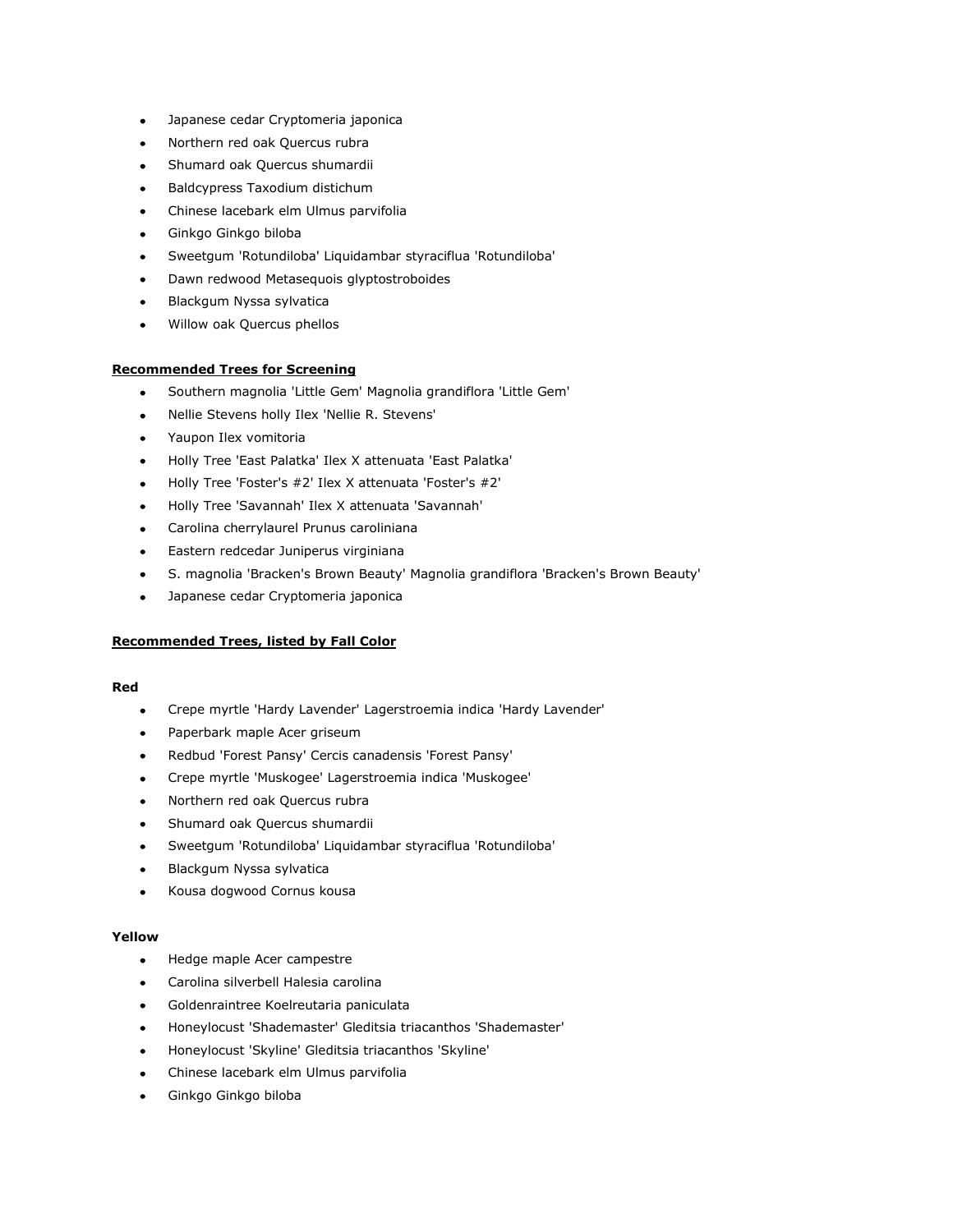- Trident maple Acer buergeranum  $\bullet$
- Redbud 'Oklahoma' Cercis reniformis 'Oklahoma'
- Redbud 'Texas White' Cercis reniformis 'Texas White'  $\bullet$
- Redbud 'Rubye Atkinson' Cercis canadensis 'Rubye Atkinson'
- Chinese fringetree Chionanthus retusus  $\bullet$
- Red maple 'October Glory' Acer rubrum 'October Glory'
- Red maple 'Red Sunset' Acer rubrum 'Red Sunset'

## **Orange**

- $\bullet$ Crepe myrtle 'Byers Standard Red' Lagerstroemia indica 'Byers Standard Red'
- Crepe myrtle 'Byers Wonderful White' Lagerstroemia indica 'Byers Wonderful White'  $\bullet$
- Dawn redwood Metasequois glyptostroboides
- Crepe myrtle 'Tuscarora' Lagerstroemia indica 'Tuscarora'  $\bullet$
- Crepe myrtle 'Tuscarora Red' Lagerstroemia indica 'Tuscarora Red'
- Crepe myrtle 'Tuskegee' Lagerstroemia indica 'Tuskegee'  $\bullet$
- Crepe myrtle 'William Toovey' Lagerstroemia indica 'William Toovey'  $\bullet$
- $\bullet$ Hornbeam Carpinus caroliniana
- Crepe myrtle 'Natchez' Lagerstroemia indica 'Natchez'
- Chinese pistache Pistacia chinensis

### **Recommended trees, based on Flower Color**

#### **Lavender**

- Crepe myrtle 'Hardy Lavender' Lagerstroemia indica 'Hardy Lavender'  $\bullet$
- $\bullet$ Crepe myrtle 'Muskogee' Lagerstroemia indica 'Muskogee'

### **Pink**

- Crepe myrtle 'Tuscarora' Lagerstroemia indica 'Tuscarora'  $\bullet$
- Crepe myrtle 'Tuskegee' Lagerstroemia indica 'Tuskegee'
- Redbud 'Rubye Atkinson' Cercis canadensis 'Rubye Atkinson'
- Crepe myrtle 'William Toovey' Lagerstroemia indica 'William Toovey'

#### **Purple**

 $\bullet$ Redbud 'Forest Pansy' Cercis canadensis 'Forest Pansy'

### **Red**

- Crepe myrtle 'Byers Standard Red' Lagerstroemia indica 'Byers Standard Red'  $\bullet$
- Crepe myrtle 'Tuscarora Red' Lagerstroemia indica 'Tuscarora Red'  $\bullet$
- Redbud 'Oklahoma' Cercis reniformis 'Oklahoma'

# **White**

- $\bullet$ Kousa dogwood Cornus kousa
- Southern magnolia 'Little Gem' Magnolia grandiflora 'Little Gem'  $\bullet$
- Carolina cherrylaurel Prunus caroliniana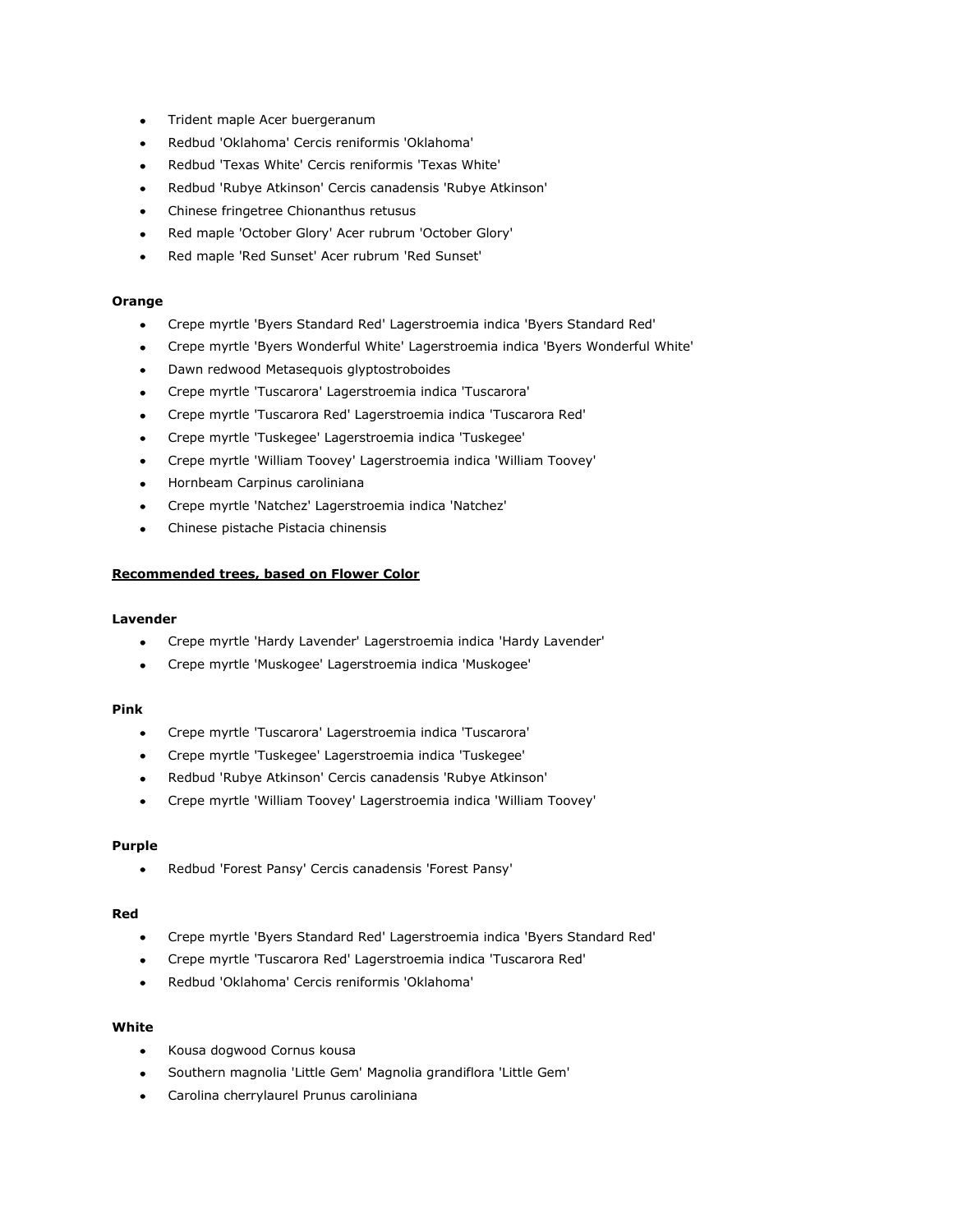- S. magnolia 'Bracken's Brown Beauty' Magnolia grandiflora 'Bracken's Brown Beauty'  $\bullet$
- Crepe myrtle 'Byers Wonderful White' Lagerstroemia indica 'Byers Wonderful White'  $\bullet$
- Crepe myrtle 'Natchez' Lagerstroemia indica 'Natchez'  $\bullet$
- Carolina silverbell Halesia carolina
- Redbud 'Texas White' Cercis reniformis 'Texas White'
- Chinese fringetree Chionanthus retusus  $\bullet$

# **Yellow**

Goldenraintree Koelreutaria paniculata  $\bullet$ 

# **Recommended Trees, listed by Month of Flower**

## **March**

Carolina cherrylaurel Prunus caroliniana  $\bullet$ 

## **April**

- Redbud 'Rubye Atkinson' Cercis canadensis 'Rubye Atkinson'
- Redbud 'Forest Pansy' Cercis canadensis 'Forest Pansy'
- Redbud 'Oklahoma' Cercis reniformis 'Oklahoma'
- Carolina silverbell Halesia carolina
- Redbud 'Texas White' Cercis reniformis 'Texas White'

# **May**

- Kousa dogwood Cornus kousa Southern magnolia 'Little Gem' Magnolia grandiflora 'Little Gem'
- S. magnolia 'Bracken's Brown Beauty' Magnolia grandiflora 'Bracken's Brown Beauty'  $\bullet$
- Chinese fringetree Chionanthus retusus

### **June**

Goldenraintree Koelreutaria paniculata  $\bullet$ 

# **July**

- $\bullet$ Crepe myrtle 'Hardy Lavender' Lagerstroemia indica 'Hardy Lavender'
- Crepe myrtle 'Muskogee' Lagerstroemia indica 'Muskogee'  $\bullet$
- Crepe myrtle 'Tuscarora' Lagerstroemia indica 'Tuscarora'  $\bullet$
- Crepe myrtle 'Tuskegee' Lagerstroemia indica 'Tuskegee'  $\bullet$
- Crepe myrtle 'William Toovey' Lagerstroemia indica 'William Toovey'  $\bullet$
- Crepe myrtle 'Byers Standard Red' Lagerstroemia indica 'Byers Standard Red'  $\bullet$
- Crepe myrtle 'Tuscarora Red' Lagerstroemia indica 'Tuscarora Red'
- Crepe myrtle 'Byers Wonderful White' Lagerstroemia indica 'Byers Wonderful White'  $\bullet$
- Crepe myrtle 'Natchez' Lagerstroemia indica 'Natchez'  $\bullet$

### **August**

Crepe myrtle 'Hardy Lavender' Lagerstroemia indica 'Hardy Lavender' $\bullet$